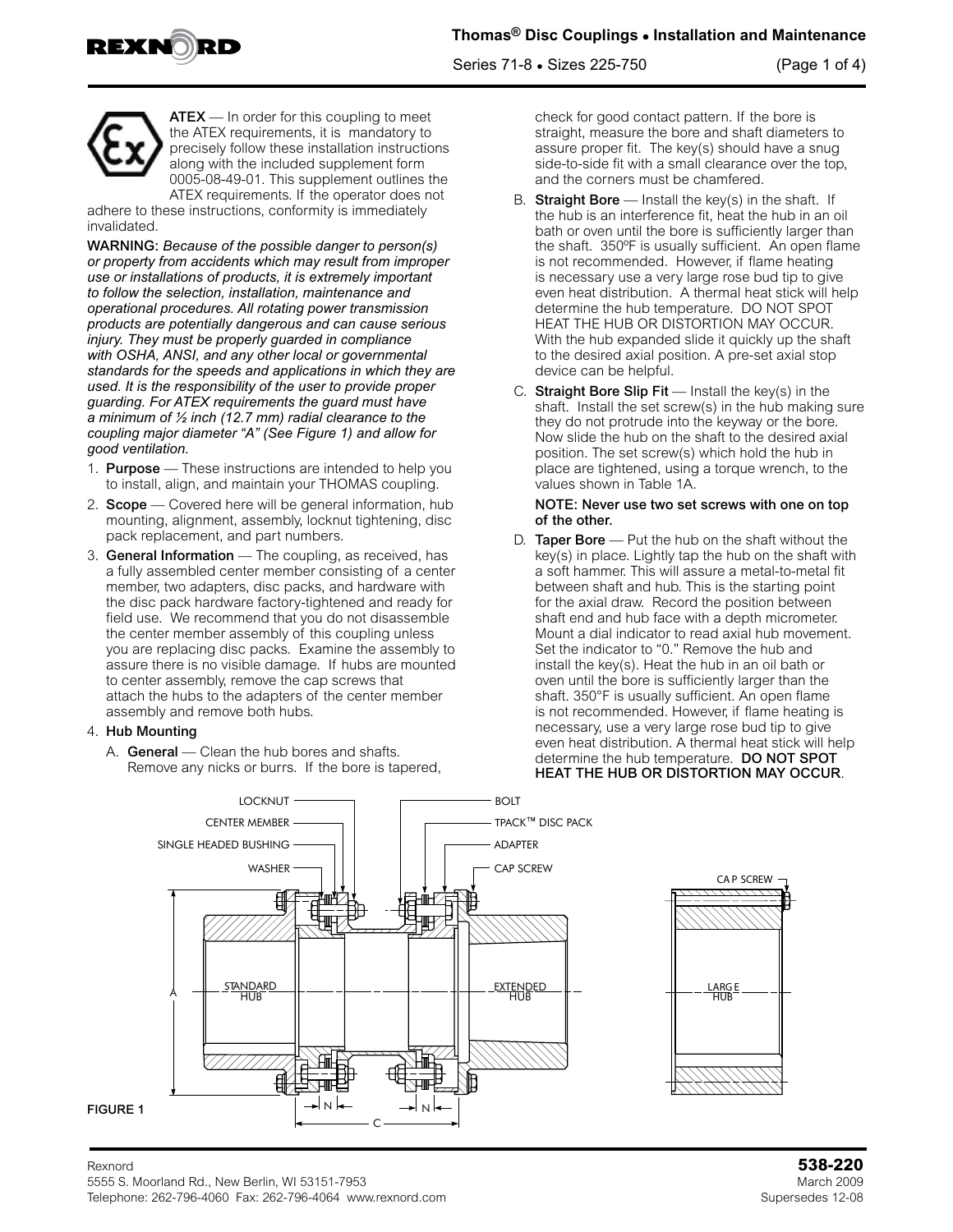(Page 2 of 4) Series 71-8 • Sizes 225-750

With the hub expanded, slide it quickly up the shaft to the "0" set point. Continue to advance the hub up the taper to the desired axial position. Use the indicator as a guide only. A pre-set axial stop device can be helpful. Check the final results with a depth micrometer. Install the hub retention device to hold the hub in place.

- 5. Shaft Alignment Move equipment into place.
	- A. Soft Foot The equipment must sit flat on its base. Any soft foot must now be corrected.
	- B. Axial Spacing The axial spacing of the shafts should be positioned so that the disc packs (flexing elements) are not distorted when the equipment is running under normal operating conditions. This means there is a minimal amount of waviness in the disc pack when viewed from the side. This will result in a flexing element that is centered and parallel to its mating flange faces. Move the connected equipment to accomplish the above. Refer to the assembly drawing and the connected equipment installation procedures for specific axial spacing requirements.

#### NOTE: The disc pack is designed to an optimal thickness and is not to be used for axial adjustments by removing or adding individual discs.

As a guide, maximum and minimum values for dimension "N" are given. These dimensions are suggested for initial installation. Additional capacity is available to compensate for thermal and structural movement. Maximum axial capacity values for these couplings are also given. See Table 1 and Figure 1.

- C. Laser Alignment is an Option If not available proceed with dial indicator method.
- D. Angular Alignment Rigidly mount a dial indicator on one hub or shaft, reading the face of the other hub flange, as shown in Figure 2. Rotate both shafts together making sure the shaft axial spacing remains constant. Adjust the equipment by shimming and/or moving so that the indicator reading is within .001 inch per inch of coupling hub flange diameter. See Table 1.



E. Parallel Offset — Rigidly mount a dial indicator on one hub or shaft, reading the other hub flange outside diameter, as shown in Figure 3. Compensate for indicator set-up sag. Rotate both shafts together. Adjust the equipment by shimming and/or moving so that the indicator reading is within .001 inch per inch of the axial length between flex elements. See Table 1.

NOTE: If the driver or driven equipment alignment specification is tighter than these recommendations, that specification should be used. Also, be sure to compensate for thermal movement in the equipment. The coupling is capable of approximately four times above shaft misalignment tolerances. However, close alignment at installation will provide longer service with smoother operation.

- 6. Final Assembly This coupling has a factory assembled center member assembly. We recommend that you do not disassemble the center member assembly unless you are replacing disc packs.
	- A. The hubs are mounted, and the correct "C" dimension is set. Due to the hub-to-adapter piloting feature, the center member assembly must be compressed to allow it to fit between the two hubs.
	- B. On sizes 225 thru 750, use the compression cap screws provided by inserting them from the center member side and threading them into the adapter as shown in Figure 4. The compression cap screws are not the same screws as used to mount the hubs to the center member assembly. Table 2 shows the compression cap screw sizes. Compress both disc packs by tightening each cap screw by the same amount. Be careful to compress both ends equally and only enough to allow the center member to fit between the hubs.
	- C. Make sure that the adapter pilots and the hub



flange faces are free from foreign material, nicks and burrs to allow for proper pilot seating. Place the compressed center member between coupling hubs, lining up the tapped holes in the adapter with the holes in the hub. If the coupling was assembly balanced, also align the match marks. Remove the center member compression cap screws, allowing the adapters to engage with the pilot diameters of the coupling hubs.

NOTE: All flanged head cap screw threads should be lubricated. A clean motor oil is recommended.

Now insert the flanged cap screws provided through the hub flange and into the mating threaded holes in the adapter. Tighten each cap screw evenly and in an incremental and alternating fashion to the required torque as listed in Table 1.

NOTE: Make sure all compression cap screws are removed from the center assembly.

- D. For further help with the installation or alignment consult Rexnord.
- E. It is recommended that all flanged cap screws be retightened after several hours of initial operation whenever possible.

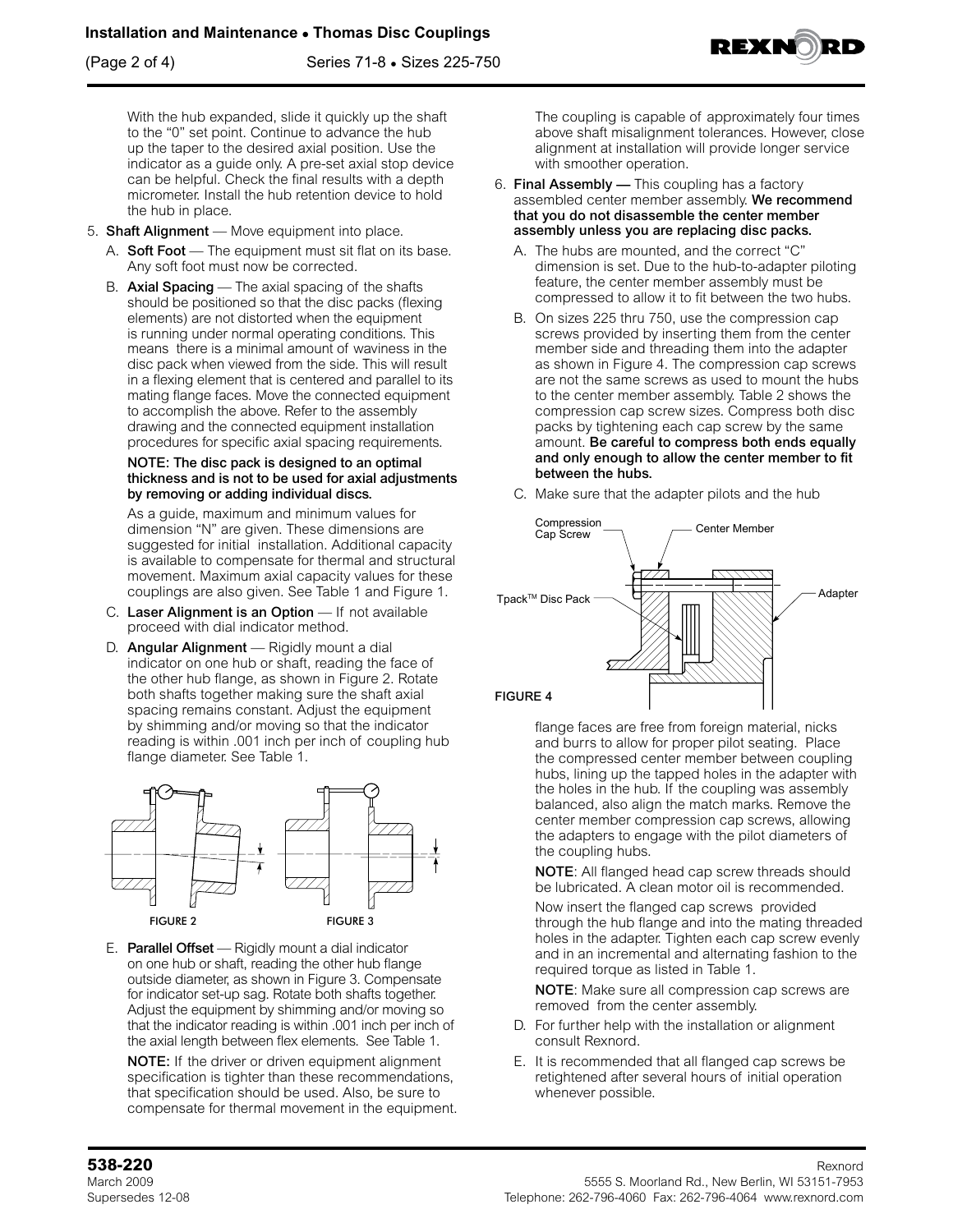EXN

Series 71-8 • Sizes 225-750 (Page 3 of 4)

7. Disc Pack Replacement - If it becomes necessary to replace the disc pack, it can be done as follows:

NOTE: The Series 71-8 center member locknuts are factory-tightened by Rexnord. On center members where the spacer lengths are short and wrench access is limited, special wrenches are used to tighten the locknuts. Consult Rexnord for assistance in obtaining special wrenches.

A. Remove the center member assembly by removing all cap screws, compressing the center member assembly (as described in Section 6), and dropping it out from between the hubs. There are jacking screw holes in each hub to help free the pilot between hub and adapter. Take the center assembly to your repair shop.



B. Remove all locknuts, bolts, washers, and disc packs. Special wrenches may be required. Clean up the two adapters and the center spool, removing any nicks or burrs (See Figure 1).

NOTE: The match marks, if provided, must be in-line to retain balance.

NOTE: All bolt threads should be lubricated. A clean motor oil is recommended. Also see Footnote <mark>\*</mark><br>below Table 1. below Table 1.

Install the new disc packs to the adapters first so that the bushing heads in the pack line up with the bolt holes in the adapter flanges as shown in Figure 5A. Insert the bolts through the adapter bolt holes and disc pack bushings. The last bolt may be tight



## **TABLE 1 — Tightening Torques , Dimensions & Alignment Values**

| <b>COUPLING</b><br><b>SIZE</b> | A<br>(in.)                       | N<br>(in.)                   |                              | Axial                            | Locknut                                                 |                                                          |                                                          | <b>Cap Screw</b>                                       |                          |                          | <b>Alignment Total</b><br><b>Indicator Reading</b> |                                           |  |
|--------------------------------|----------------------------------|------------------------------|------------------------------|----------------------------------|---------------------------------------------------------|----------------------------------------------------------|----------------------------------------------------------|--------------------------------------------------------|--------------------------|--------------------------|----------------------------------------------------|-------------------------------------------|--|
|                                |                                  |                              |                              | Capacity<br>(in)                 | <b>Thread</b>                                           | <b>Torque</b>                                            |                                                          | <b>Thread</b>                                          | <b>Torque</b>            |                          | Angular                                            | <b>Parallel</b>                           |  |
|                                |                                  | Min                          | Max                          |                                  | Size ‡                                                  | ft-Ib                                                    | <b>Nm</b>                                                | <b>Size</b>                                            | ft-Ib                    | <b>Nm</b>                | (in.)                                              | (in.)                                     |  |
| 225<br>262<br>312              | 5.97<br>6.88<br>8.00             | .52<br>.60<br>.63            | .53<br>.61<br>.64            | ±.036<br>±.043<br>±.051          | $5/16 - 24$<br>$3/8 - 24$<br>$7/16 - 20$                | 25<br>34<br>60                                           | 34<br>41<br>54                                           | $1/4 - 28$<br>$5/16 - 24$<br>$5/16 - 24$               | 10<br>20<br>20           | 14<br>27<br>27           | .006<br>.007<br>.008                               |                                           |  |
| 350                            | 8.94                             | .73                          | .74                          | ±.056                            | $1/2 - 20$                                              | 95                                                       | 129                                                      | $3/8 - 24$                                             | 37                       | 50                       | .009                                               | .001 Inch                                 |  |
| 375<br>425<br>450<br>500       | 9.94<br>10.75<br>11.56<br>13.12  | .78<br>.81<br>.90<br>.97     | .79<br>.82<br>.91<br>.99     | ±.062<br>±.067<br>±.072<br>±.082 | $9/16 - 18$<br>$5/8 - 18$<br>$3/4 - 16$<br>$3/4 - 16$   | 130<br>175<br>190 $\star$<br>190 $\star$                 | 176<br>237<br>$203 \star$<br>258 $\star$                 | $3/8 - 24$<br>$7/16 - 20$<br>$7/16 - 20$<br>$1/2 - 20$ | 37<br>58<br>58<br>90     | 50<br>79<br>79<br>122    | .010<br>.011<br>.012<br>.013                       | per Inch<br>of axial<br>length<br>between |  |
| 550<br>600<br>700<br>750       | 14.69<br>16.38<br>18.56<br>20.12 | 1.04<br>1.10<br>1.21<br>1.27 | 1.05<br>1.11<br>1.22<br>1.28 | ±.092<br>±.102<br>±.115<br>±.125 | $7/8 - 14$<br>$-14$<br>$1 - 1/8 - 12$<br>$1 - 1/4 - 12$ | $255 \star$<br>$335 \star$<br>425 $\star$<br>560 $\star$ | $346 \star$<br>$454 \star$<br>576 $\star$<br>$759 \star$ | $5/8 - 18$<br>$5/8 - 18$<br>$3/4 - 16$<br>$3/4 - 16$   | 180<br>180<br>315<br>315 | 244<br>244<br>427<br>427 | .015<br>.016<br>.019<br>.020                       | flex<br>elements                          |  |

★ These torque values are approximate for steel bolts with lubricated threads. The locknuts are prevailing torque type and some resistance will be felt. If galling is suspected, immediately stop and contact the Factory. Modification will be necessary for stainless steel. For stainless steel the tightening torque must be reduced to 60% of the values shown. Stainless steel bolt and locknut threads must also be liberally coated with molybdenum disulfide grease.

‡ Bolts should be held from rotating while the locknuts are torqued to the values shown.

\* These locknuts are cad plated. Do not use any lubricants other than clean oil noted in Section 7-B. Consult Factory if unsure.

# **TABLE 1A — Set Screw Tightening Torque**

| <b>Setscrew</b>                                    | Torque                 | <b>Torque</b> | <b>Torque</b> |
|----------------------------------------------------|------------------------|---------------|---------------|
| <b>Thread Size</b>                                 | in-Ib                  | ft-lb         | <b>Nm</b>     |
| $1/4 - 20$<br>$1/4 - 28$<br>$5/16 - 18$<br>5/16-24 | 66<br>76<br>132<br>144 | 12            | 15<br>16      |
| $3/8 - 16$                                         | 240                    | 20            | 27            |
| $3/8 - 24$                                         | 276                    | 23            | 31            |
| $1/2 - 13$                                         | 600                    | 50            | 68            |
| $1/2 - 20$                                         | 660                    | 55            | 75            |